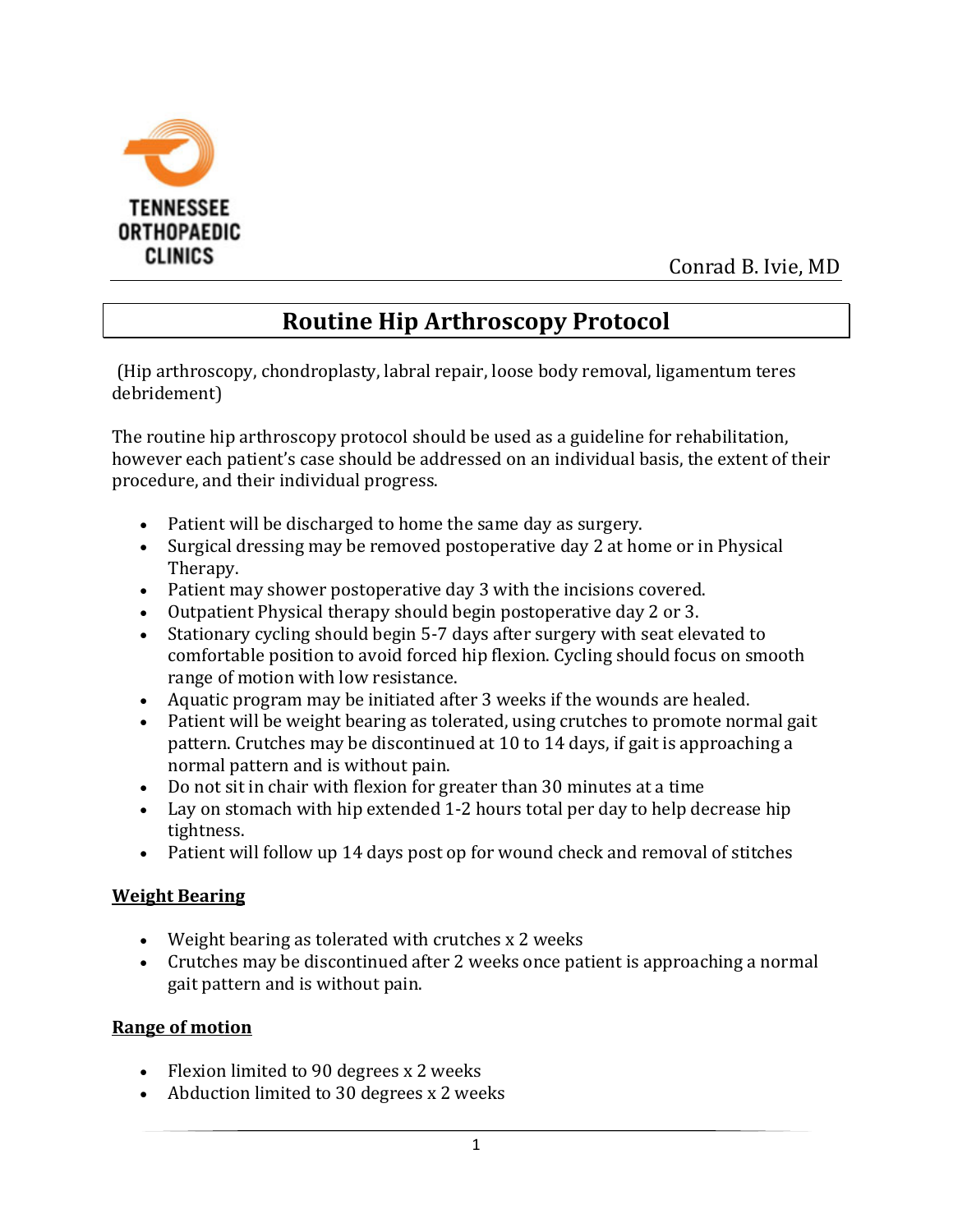- Internal rotation limited to 20 degrees at 90 degrees of flexion x 3 weeks
- External rotation limited to 30 degrees at 90 degrees of flexion x 3 weeks
- Prone internal rotation and log roll no limits
- Prone external rotation limited to 20 degrees x 3 weeks
- Prone hip extension limited to 0 degrees x 3 weeks

### **Phase I: Weeks 1-3**

#### **Rehabilitation Goals (weeks 1-6)**

Patient education of joint protection to avoid irritation, begin passive ROM with restrictions, and initiate muscle activation/isometrics to prevent atrophy.

Progressive ROM promotion of active ROM and stretching, with emphasis on proximal control of hip and pelvis. Initiate return to weight bearing and crutch weaning. Normalize gate patter and gradually increase weight bearing

#### **Precautions for Phase 1 – Hip Arthroscopy Rehabilitation**

- Avoid hip flexor tendonitis
- Avoid irritation of the TFL, gluteus medius, ITB, and trochanteric bursa
- Avoid anterior capsular pain and pinching with range of motion
- Prevent low back pain and SIJ irritation from compensatory patterns
- Manage scarring around portal sites and at the anterior and lateral hip
- Do not push through pain with strengthening or range of motion

#### Week 1

- Quad sets, Glut Sets, Ankle pumps
- Isometric hip adduction with knees extended
- Pelvic tilt, facilitate abdominal and gluteal mm
- Heel slides, active or active-assisted, may use strap if more comfortable
- Double leg bridges
- Stationary bike without resistance for ROM starting at 5 to 7 days, 7-10 min
- Manual hip mobilization by PT

Week 2 (continue previous with below additions)

- Hamstring stretching and isometrics
- Standing weight shifts and heel lifts
- $\cdot$   $\frac{1}{4}$  mini squats
- Standing or supine hip abduction

Week 3 (continue previous with below additions)